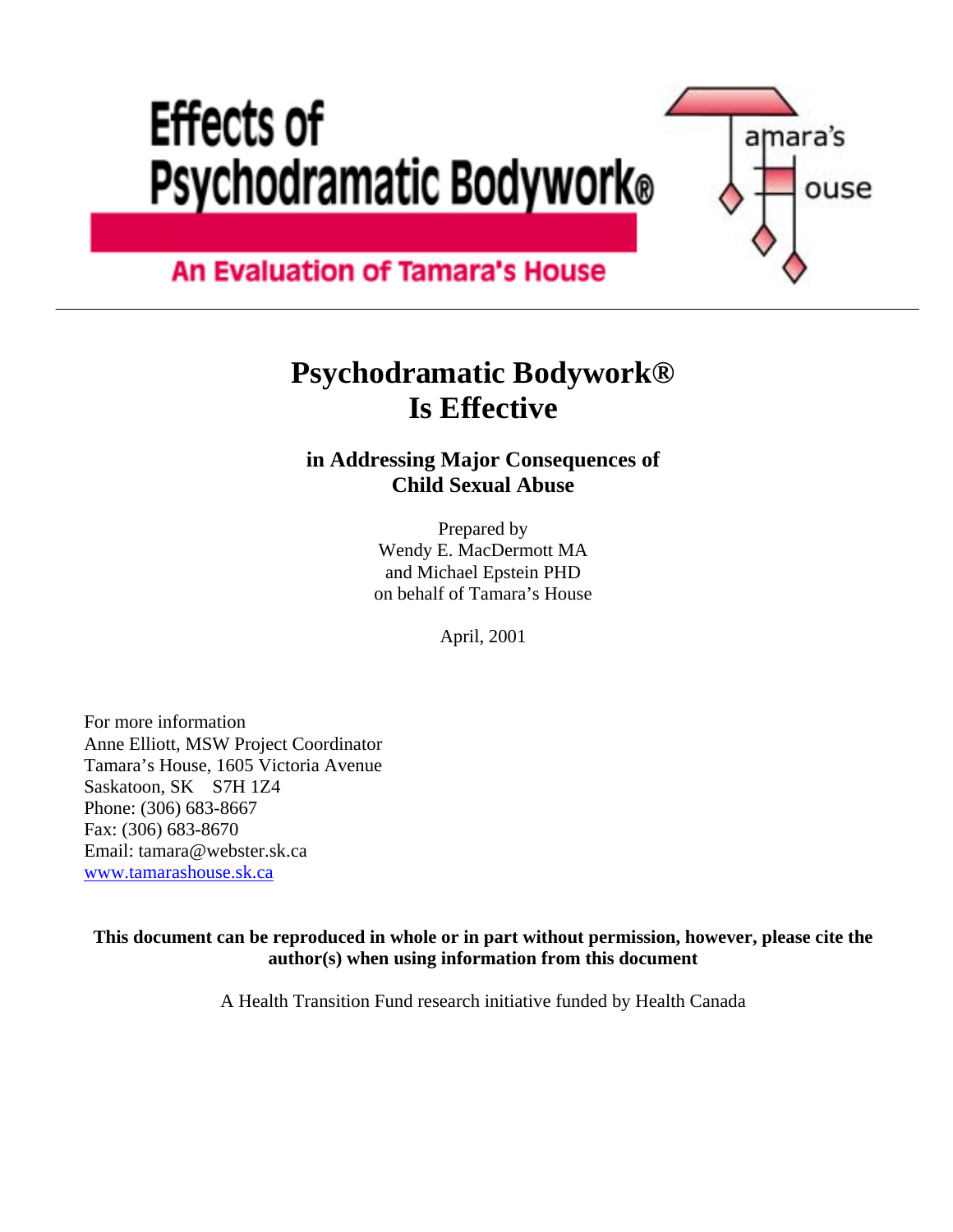# **Abstract**

 Twelve survivors of child sexual abuse self-selected to participated in a study to determine the effects of Psychodramatic Bodywork®. Intervention included a two day introduction followed by eight weekly groups of five hours. Other components of intervention included, a safe care worker, compensated child care and transportation, and access to Tamara's House. Participants were interviewed before and after intervention using Goal Attainment Scaling, whereby participants choose and operationally defined success of personally relevant goals. Findings indicated that women were very successful in achieving their goals. Forty nine of ninety six (51%) goals were attained to their best anticipated success levels and eighty-eight of ninety six (91.7%) goals achieved success at or above their expected level (0, 1, 2 on a 5 point scale). The proposition that Psychodramatic Bodywork® effectively addresses the consequences of child sexual abuse by enabling survivors to meet personally defined goals is strongly supported by the present study.

### **Introduction**

This report describes the evaluation of a pilot project involving the use of Psychodramatic Bodywork® (PDBW®) by Tamara's House. Tamara's House is a non-profit community based charity dedicated to wholistic healing from child sexual abuse. It was established to provide a humane and cost effective strategy for dealing with the consequences of child sexual abuse. PDBW® combines psychodramas which are simulated situations with physical releases of intense emotions (anger, sadness, and fear).

# **Objective**

 The purpose of the current study was to test the effects of PDBW® with survivors of child sexual abuse. It was hypothesized that participants would demonstrate significant goal attainment of specific behaviours targeted by the intervention.

### **Participants**

 Information was provided to survivor related agencies, survivors on the Tamara's House mailing list, television advertisement, radio and newspaper announcement, and word of mouth. A screening interview was also conducted with 18 interested survivors to determine who would be eligible. In order to be eligible to participate in the study, women were required to a) have a counsellor, b) be prepared to deal with intense emotions, c) not be highly dissociative, d) be deemed safe by the facilitators for themselves and other group participants. Women who did not meet these criteria were invited to take part in Aroma-Massage or Reiki. Twelve women self-identified as survivors of child sexual abuse participated. Demographics were not compiled with this sample because it was believed that they would feel more safe as they would not have an opportunity to develop a relationship with the researcher.

 Participants self selected into one of three conditions (Aroma-Massage, Reiki, or PDBW®). The primary advantage to self selection was that women had an opportunity to choose an intervention with which they felt safe and comfortable. A disadvantage is that women who chose a particular intervention may share a common characteristic to which differences might be attributable. Random assignment would have enabled initial group differences to be attributable solely to chance. Because client centered therapy was a fundamental to the Tamara's House approach, participant choice was selected over random assignment.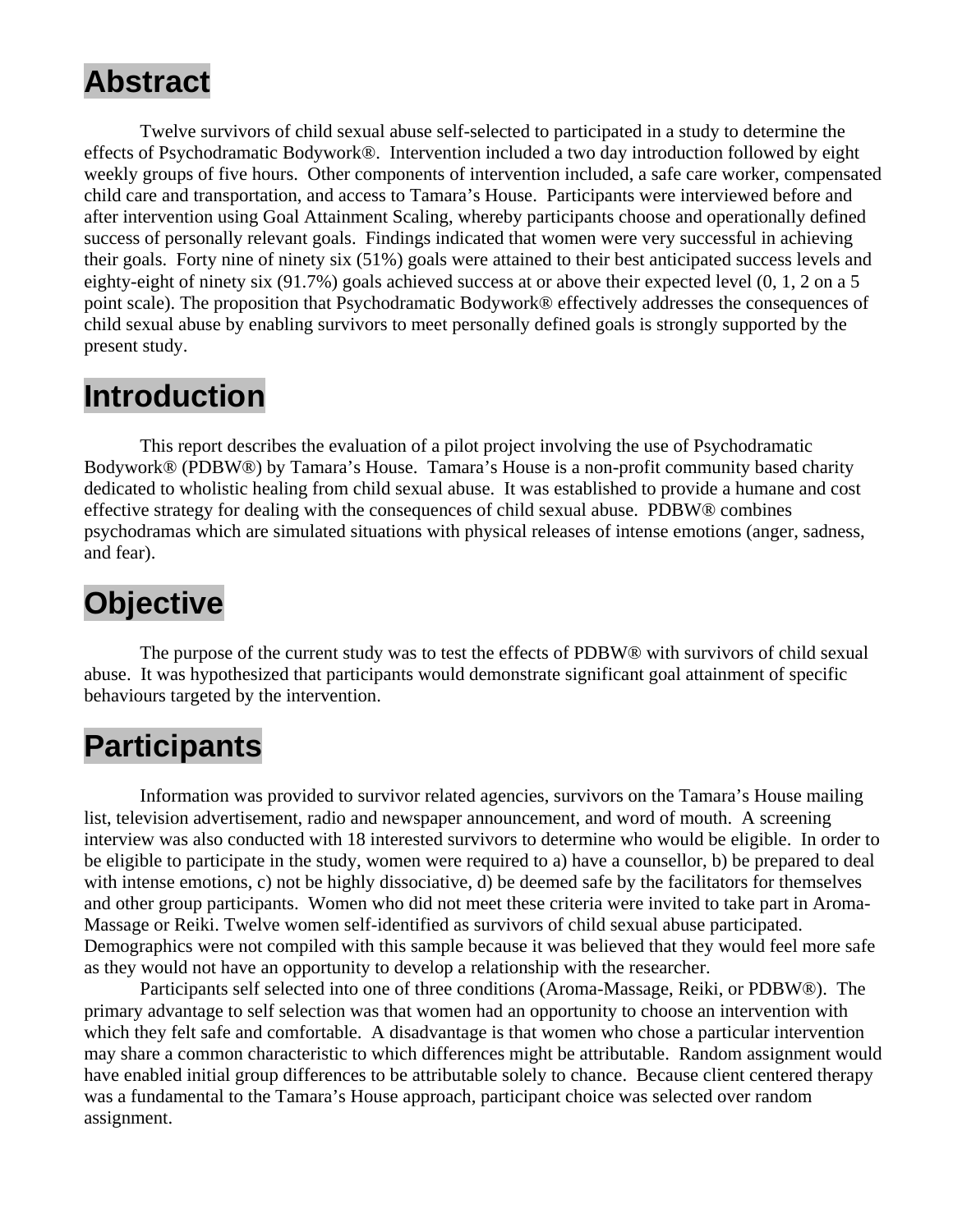### **Intervention**

Participants were first interviewed to choose and define goals for their PDBW® sessions. Participants then attended a three day introductory workshop to PDBW®. Following the workshop, participants attended 8, 5-hour 'groups' facilitated by two professionals trained in PDBW® and a safe care worker available for additional support to participants.

**Context:** Safeguards were in place to ensure safety, meet basic needs, and facilitate access to services. This intervention, however, took place off site because there was not adequate space available at Tamara's House.

**Services:** Food, childcare compensation, and transportation were provided to participants. Participants were also invited to access Tamara's House services such as the Healing Center.

**Additional support:** Participants met with the researcher and/or safe care worker for an interview. The safe care worker and researcher were also available to speak with participants regarding the research or other pressing issues. The role of a safe care worker was developed by Tamara's House to ensure the safety of clients in all Tamara's House activities. The safe care worker was on hand for support and in case of crisis.

#### **Data Collection and Measures**

 Goal Attainment Scaling (GAS) was employed to assess participants' success in meeting predefined goals. Goal Attainment Scaling was selected for the study because it allowed participants to choose the most pertinent goals, to define success according to their own experiences, and to create successive behavioural indicators of progress. The goals utilized in the study were developed by the group facilitators. The facilitators were asked to compile a list of areas that would be targeted and their subsequent goals (see Appendix A for a list and description of goals). Each participant chose the 8 (of 14) goals that were most relevant to their own situations. The facilitators also piloted the GAS method to ensure that it could adequately capture the improvements experienced by participants and to ensure it was user-friendly.

 Participants were interviewed prior to and following PDBW® sessions. Interviews were based on the GAS table (Appendix A) and intended to elicit operational definitions of achieved goals. The first five participants from the first phase of interviews were interviewed by the researcher and research assistant to ensure standardization and consistency. Following these five, participants were interviewed by the researcher or the research assistant.

 During pre-intervention interviews, participants chose 8 of 14 goals they wished to improve upon, defined these goals with behavioural indicators of goal achievement for each level of achievement, and rated the goals in terms of relative personal importance.

 After intervention, participants were interviewed a second time to determine a) the extent to which they had achieved their goals based on their own definitions of success, b) whether there were any unexpected outcomes of the intervention, c) the positive aspects of the intervention, and d) the negative aspects of the intervention.

 Participants were provided with the GAS tables they had completed at the first interview and asked to indicate the highest level they had achieved. It was anticipated that the levels of achievement would serve as a hierarchy of achievement. For instance, it was assumed that if a participant achieved the third level, then the preceding levels were also achieved. It was discovered, however, that this was not always the case and some participants achieved high levels of goal attainment without lower levels. Therefore, participants were asked to identify which levels had been achieved, and each level was treated as an independent sub goal.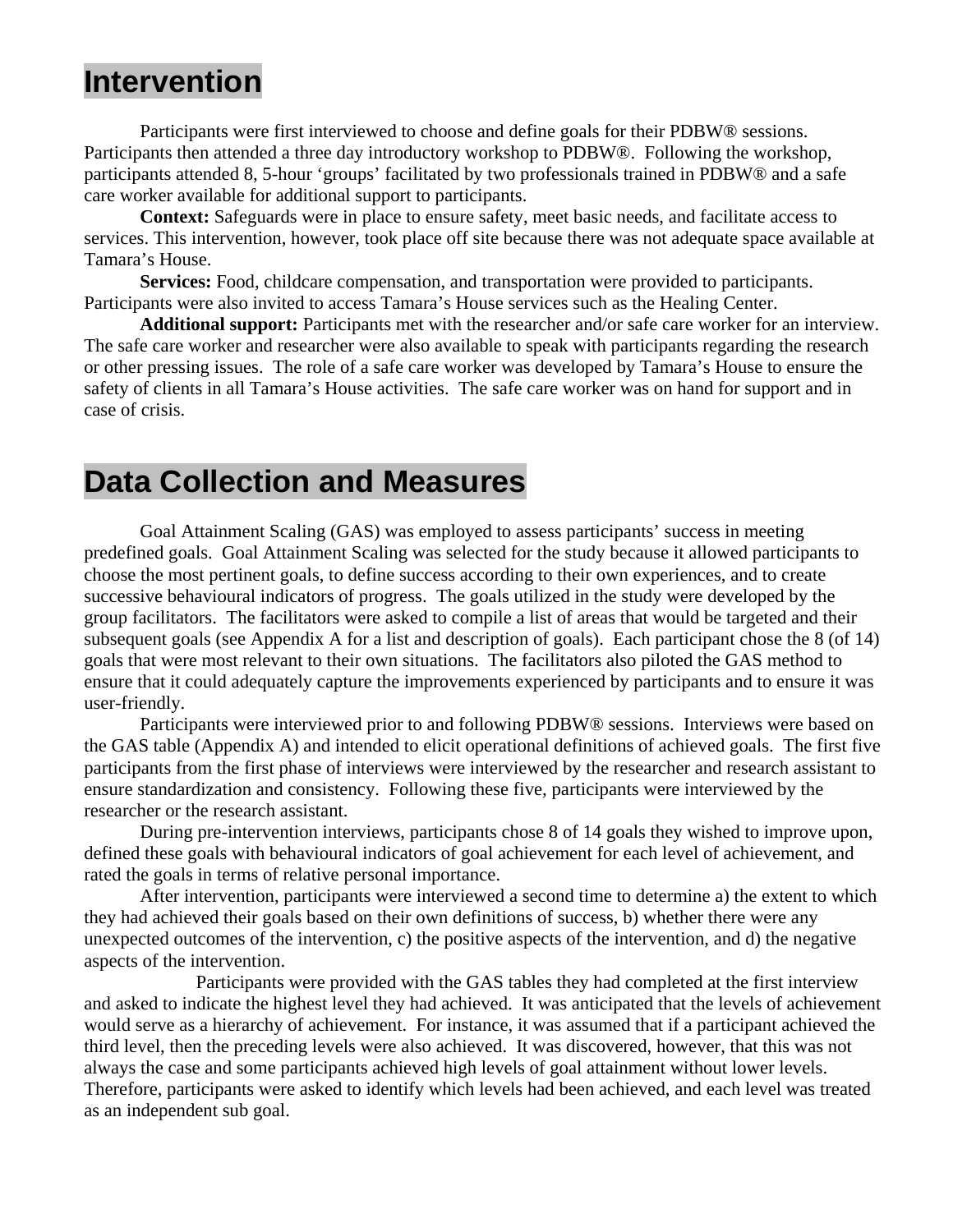# **Data Analysis**

Goal Attainment Scaling data were analyzed following procedures suggested by Kiresuk and Sherman (1968) and MacKay, Somerville, and Lundie (1996). First, participants' ratings of relative goal importance were scored on a scale of 1 to 8, with 8 being most important. Second, for each goal, extent of achievement was rated on a five point scale ranging from: -2 (most unfavourable outcome-no improvement), 0 (expected success), and 2 (best expected success). These scoring methods were suggested by the developers of Goal Attainment Scaling, Kiresuk and Sherman (1968).

 Data analyses were conducted and are displayed in tables 1-3. Frequencies of the five possible levels of goal attainment are summarized for each participant in Table 1.

| t-scores and significance levels |                                       |                                         |                                   |                                                                                                       |    |        |         |  |  |  |
|----------------------------------|---------------------------------------|-----------------------------------------|-----------------------------------|-------------------------------------------------------------------------------------------------------|----|--------|---------|--|--|--|
| Participants                     | Most<br>Unfavorable<br><b>Success</b> | Less than<br>Expected<br><b>Success</b> | <b>Expected</b><br><b>Success</b> | <b>Best</b><br>More than<br><b>Anticipated</b><br><b>Expected</b><br><b>Success</b><br><b>Success</b> |    | t-test | Alpha   |  |  |  |
| Participant A                    | 1                                     | 1                                       | 1                                 | 0                                                                                                     | 5  | 16.51  | $-.001$ |  |  |  |
| Participant B                    | o                                     | о                                       | 4                                 | 1                                                                                                     | 3  | 19.80  | $-.001$ |  |  |  |
| Participant C                    | $\circ$                               | 0                                       | o                                 | 2                                                                                                     | 6  | 27.83  | $500 -$ |  |  |  |
| Participant D                    | 0                                     | 0                                       | 1                                 | 1                                                                                                     | 6  | 31.60  | $-.001$ |  |  |  |
| Participant E                    | 0                                     | o                                       | 1                                 | 4                                                                                                     | 3  | 25.94  | $-.001$ |  |  |  |
| Participant F                    | 0                                     | 1                                       | 0                                 | 4                                                                                                     | 3  | 18.40  | $-.001$ |  |  |  |
| Participant G                    | o                                     | 0                                       | о                                 | o                                                                                                     | 8  | 36.24  | $500 -$ |  |  |  |
| Participant H                    | o                                     | o                                       | 1                                 | 4                                                                                                     | 3  | 24.53  | $-.001$ |  |  |  |
| Participant I                    | o                                     | 2                                       | 2                                 | 1                                                                                                     | 3  | 12.26  | $-.001$ |  |  |  |
| Participant J                    | o                                     | 2                                       | 4                                 | o                                                                                                     | 2  | 17.54  | < 001   |  |  |  |
| Participant K                    | o                                     | 1                                       | 1                                 | 3                                                                                                     | 3  | 35.70  | $-.001$ |  |  |  |
| Participant L                    | 0                                     | o                                       | о                                 | 4                                                                                                     | 4  | 23.11  | $-.001$ |  |  |  |
| <b>Total</b>                     | 1                                     | 7                                       | 15                                | 24                                                                                                    | 49 |        |         |  |  |  |

Table 1: Frequency of participants' achieving each GAS outcome level based on 8 goals.

#### *Table 1:*

*Frequencies of the 5 possible levels of achievement of GA are summarized for each individual. T-tests were conducted to determine the extent to which the goal achievement exceeded chance. Forty-nine of ninety-six (51%) goals were attained to their best anticipated success levels and eighty-eight of ninety-six (91.7%) goals achieved success at or above their expected level (0,1,2 on a 5 point scale). T values ranged from 12.3 to 36.2. These T values respond to infinitesimal alpha values, indicating that the probability that the higher than expected results are purely due to chance is virtually zero.*

Table 1 also provides statistical data for each participant based on t-test statistical analyses. This data provides a quantitative indication of the goal achievement level of each participant compared to their expected level of achievement. The data were calculated using the formula devised by Kiresuk and Sherman (1968)

 $50 + 10 \sum$  weight x<br>  $\sqrt{r} \sum w^2 + r (\sum w)$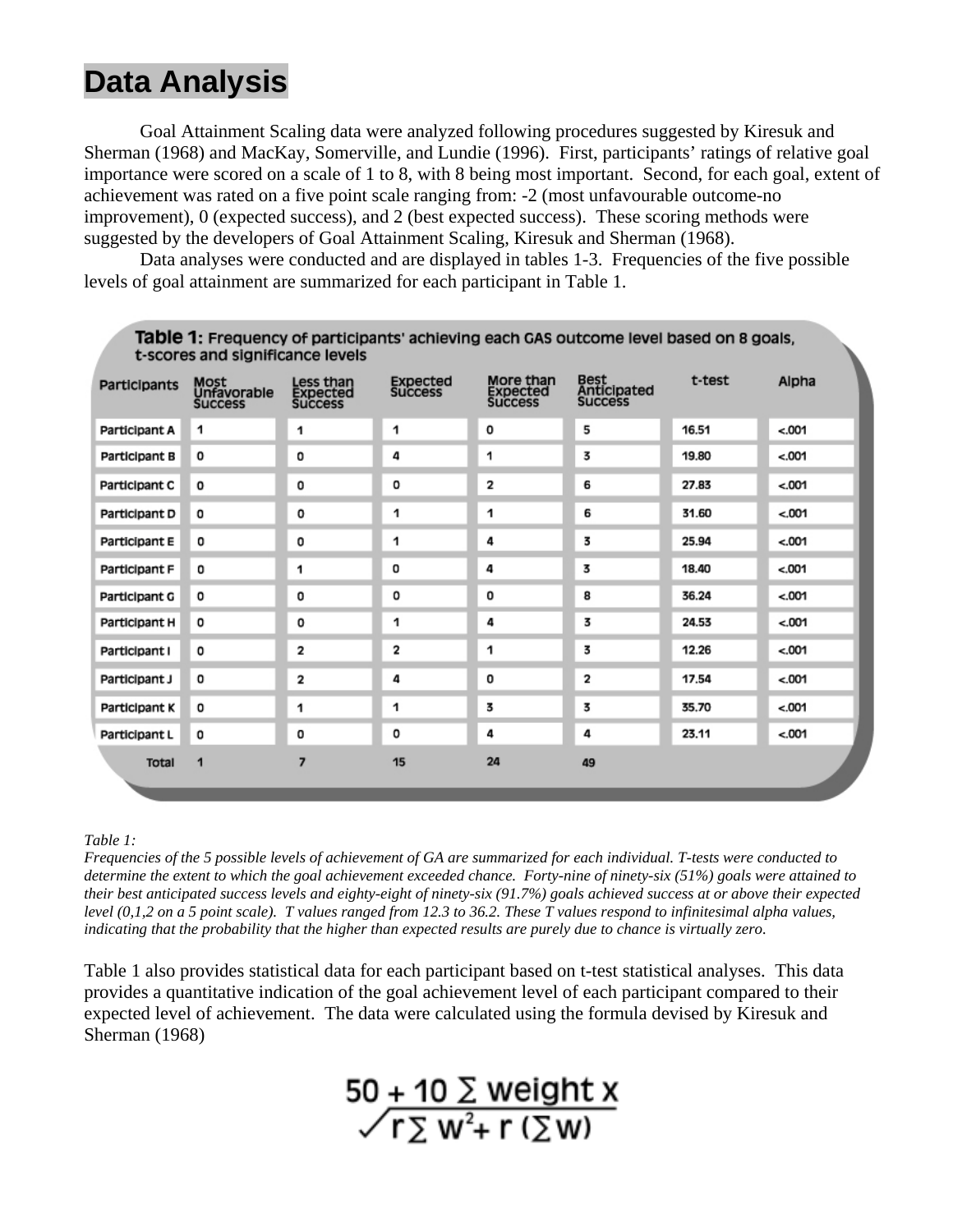As displayed in Table 1 the level of goal attainment for most participants was well above '0' (expected success), indicating greater than expected success. Forty nine of ninety six (51%) goals were attained to their best anticipated success levels and eighty-eight of ninety six (91.7%) goals achieved success at or above their expected level (0, 1, 2 on a 5 point scale) For each participant a t-test was calculated to determine the probability that the above average outcomes were attributable to chance<sup>1</sup>. T values ranged from 12.3 to 36.2. These t values respond to infinitesimal alpha values, indicating that the probability that the higher than expected results are purely due to chance is virtually zero.

Table 2 was developed to provide a summary measure of goal attainment for each participant. This summary measure reflected 1) the degree of achievement on each of the participants' 8 goals, 2) relative importance on the part of each of the 8 goals. For each goal there were 4 possible levels of attainment. For the purpose of Table 2 these levels were scored 1-4. If a participant indicated success on all 4 levels for a given goal the score for that goal would be 10. Alternatively, if a participant indicated success on levels 1, 2, and 4 but not 3, the score would be 7 for this goal. The score of each goal was then multiplied by the relative importance of that goal (1-8) and this weighted sum was used as a composite measure of overall goal attainment for each participant. The possible values for this composite metric ranged from 0 (no achievement on any goals) to 360 (complete achievement on all goals).

If expected level of success for each goal is equal to a value of 2, the corresponding overall composite would be 1081 [1(1-less than expected+2-expected) + 2 (1+2) +3 (1+2) +4 (1+2) +5 (1+2) +6  $(1+2) +7 (1+2) +8 (1+2) = 108$ . As indicated in Table 2, observed achievement was significantly above this level. The average composite score of achievement was 257.4 with 10 of 12 participants scoring above 200. Actual goal achievement was significantly higher than the level expected by participants.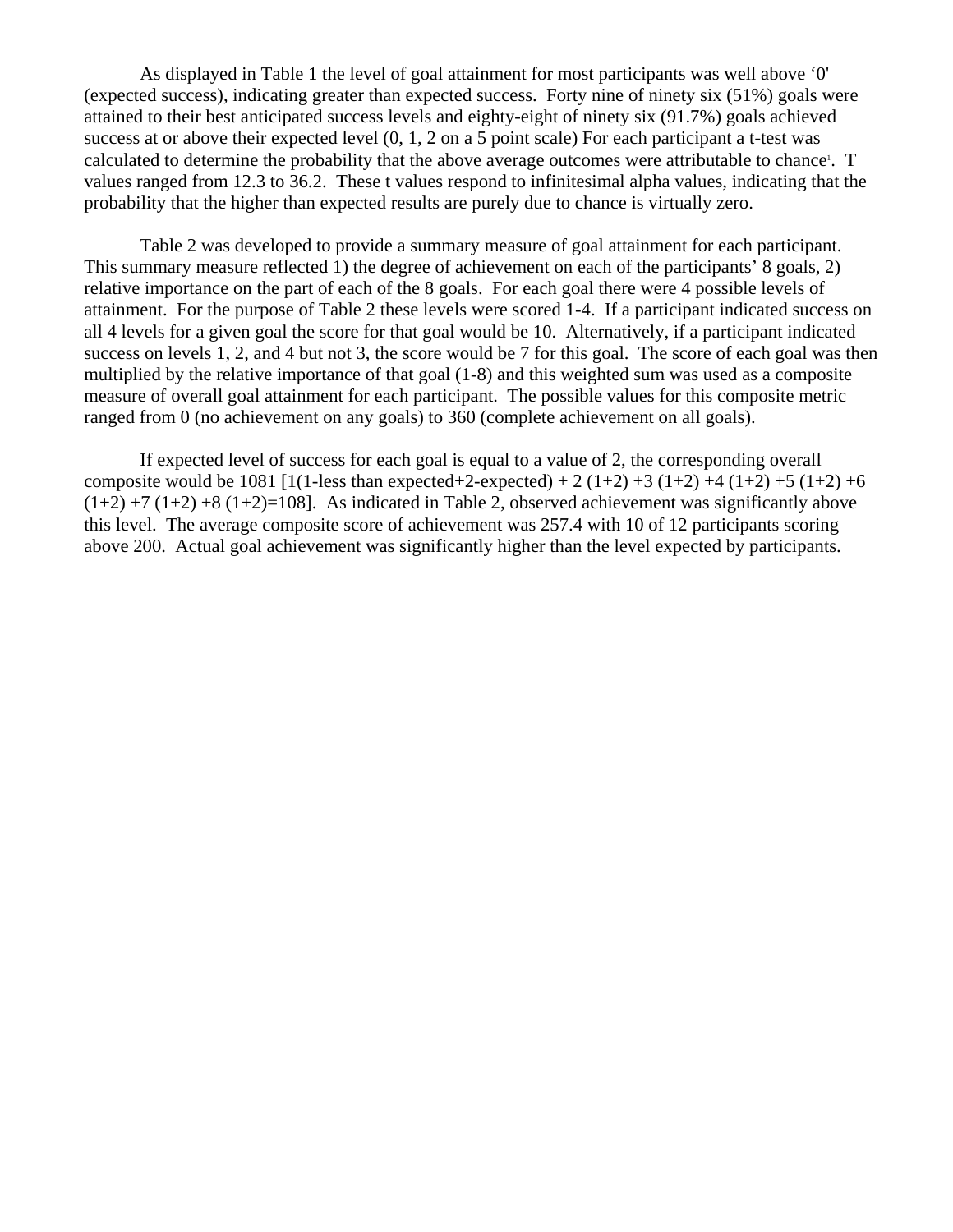| <b>Participants</b>        | <b>Score Calculations</b>                       | <b>Total</b> |
|----------------------------|-------------------------------------------------|--------------|
| Participant A              | 7(2)+0+7(6)+7(7)+8(10)+1 (4)+6+3(5)             | 210          |
| Participant B              | 10(3)+5(7)+5(4)+10(8)+3(5)+3(1)+3(6)+3(2)       | 207          |
| Participant C              | 6(4)+9(8)+6(7)+9(6)+9(2)+5(1)+10(3)+8(5)        | 285          |
| Participant D              | 10(7)+10(6)+10(5)+7(4)+10(8)+10(2)+3(3)+10(1)   | 327          |
| Participant E              | 8(8)+8(6)+6(5)+6(5)+4.5+10(7)+10(3)+10(2)       | 296.5        |
| Participant F              | 8(8)+8(7)+7.5(6)+7(4)+6(3)+8(5)+9+1(2)          | 262          |
| Participant G              | 10(4)+10(5)+10(3)+9(7)+10(1)+10(8)+10(6)+10(2)  | 343          |
| Participant H              | 9(6)+8(1)+10(5)+10(7)+8(4)+8(4)+7.5(4)+10(8)    | 356          |
| Participant I              | 4.5(8)+10(5)+4(5)+6(2.5)+2+3(10)+7(3.5)+0 177.5 | 177.5        |
| Participant J              | 1(8)+3(5)+10(3)+10(4)+3(2)+3+3(6)+7             | 127          |
| Participant K              | 8(8)+4.5(2)+6(4)+10(6)+10 (5)+3(3)+10(1)+1(7)   | 234          |
| Participant L              | 10(2)+8(8)+10+10(5)+6(7)+6(4)+6(6)+6(3)         | 264          |
| Mean<br>Composite<br>Score | 3089/12 257.4                                   | 257.5        |

*Table 2: For the purpose of this table goal attainment levels were scored as 1 - 4. If a participant indicated success on all 4 levels for a given goal the score for that goal would be 10. The score of each goal was then multiplied by the relative importance of that goal (1-8) and this weighted sum was used as a composite* measure of overall goal attainment for each participant. The possible values for this composite metric ranged from 0 (no achievement on any goals) to 360 (complete achievement on all goals).

*If expected level of success for each goal is equal to a value of 2, the corresponding overall composite would be 108 [1(1-less than expected+2-expected) +*  $1(1+2) + 3(1+2) + 4(1+2) + 5(1+2) + 6(1+2) + 7(1+2) + 8(1+2) = 108$ *. As indicated in this table, observed achievement was significantly above this level. The average composite score of achievement was 257. 5 with 10 of 12 participants scoring above 200. Actual goal achievement was significantly higher than the level expected by participants.*

Table 3 was generated to determine the effectiveness of the intervention on each of the 14 generic goals. This analysis was intended to help facilitators identify which goals were most successfully addressed by the intervention and to help in refining the intervention to better address goals which were not highly achieved.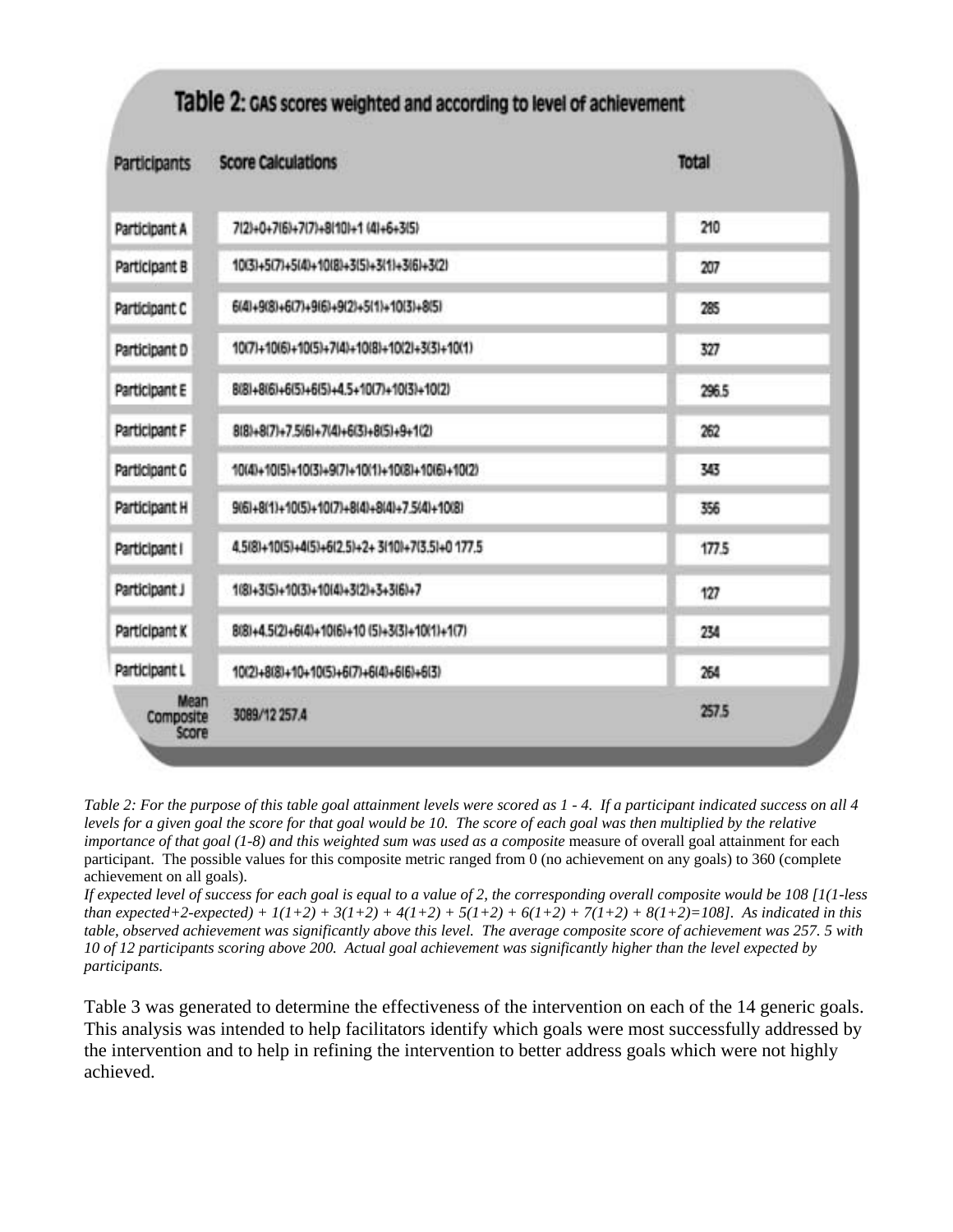# Table 3: Outcomes of Psychodramatic Bodywork®<br>using Goal Attainment Scaling based on 12 participants

| Outcome<br>Value/Goal                             | recognize emotions | be present with emotions | to be present with partners emotions | safe emotional release technique - anger | Safe emotional release technique - sadness | safe emotional release technique - fear | learn which body parts are related to which emotions | manage triggering situations                 | importance of breath work | learning how to ground self | present feelings & past experience | understand transference | understand projection | understand doubling |
|---------------------------------------------------|--------------------|--------------------------|--------------------------------------|------------------------------------------|--------------------------------------------|-----------------------------------------|------------------------------------------------------|----------------------------------------------|---------------------------|-----------------------------|------------------------------------|-------------------------|-----------------------|---------------------|
| most<br>unfavorable<br>outcome (-2)               | 6                  | 4                        | 3                                    | 1                                        | 6                                          |                                         |                                                      | 4                                            | 6                         | 6                           | 3                                  |                         | 4                     | 5                   |
| less than<br>expected<br>success (-1)             | 6                  | 4                        | 3                                    | 1                                        | 6                                          | 6                                       |                                                      | ₫                                            | 6                         | 6                           | 3                                  |                         | 4                     | 5                   |
| expected<br>level of<br>success (0)               | 5                  | 3                        | 3                                    | 1                                        | 6                                          |                                         | 5                                                    | 3                                            | 6                         | 6                           |                                    | 5                       | 3                     | 3                   |
| more than<br>expected<br>level of<br>success (=1) |                    | 2                        | 2                                    | 1                                        | Δ                                          | 5                                       | Δ                                                    |                                              | Δ                         | 3                           |                                    | 5                       | 2                     | Z                   |
| best<br>anticipated<br>level of<br>success (=2)   | 2                  |                          |                                      | 6                                        |                                            | 5                                       | 3                                                    |                                              | 3                         | 3                           |                                    | 3                       |                       |                     |
| total                                             | 23/6=3.8           | 16/44                    | $12/3 = 4$                           | <b>SPL/NS</b>                            |                                            |                                         |                                                      | 26/6=4.3<br>30/7=4.3<br>26/7=3.7<br>15/4=3.8 | 25/6=4.2                  | 24/6=4                      | 9/3=3                              | $27/7 = 3.9$            | 14/4=3.5              | র<br>ষ              |
|                                                   |                    |                          |                                      |                                          |                                            |                                         |                                                      |                                              |                           |                             |                                    |                         |                       |                     |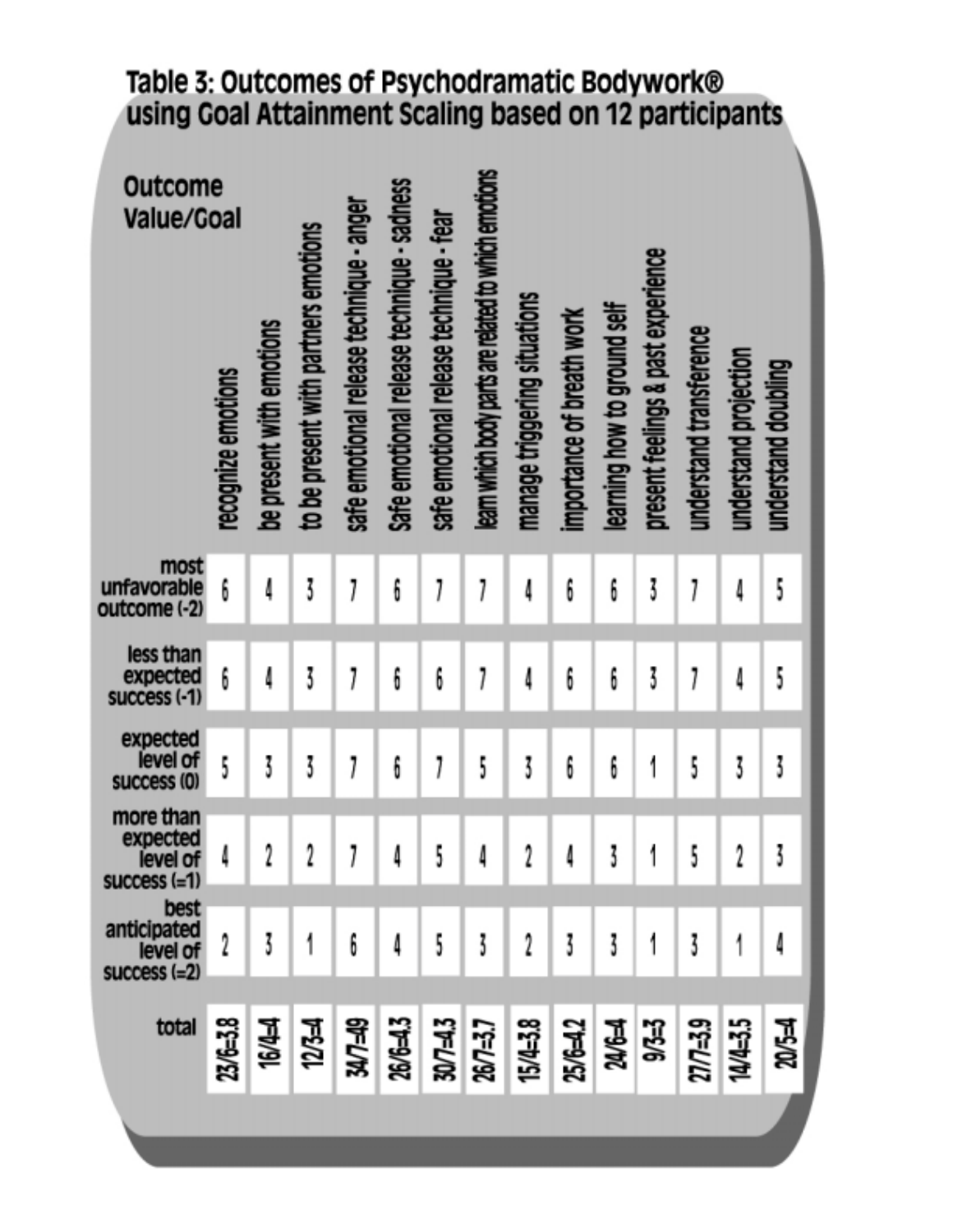#### Table 3:

*The number of participants choosing each goal is presented in the row 'most unfavourable outcome', the number of participants achieving each subsequent level is presented in the respective rows. The total score was then divided by the number of participants who chose the goal. The bolded number at the bottom of the column provides a measure of overall extent to which each goal was achieved. Range of possible scores 0(no success)-5(best anticipated success for all who chose the goal). Participants were most successful at achieving goals pertaining to emotional releases, followed by grounding and breathing techniques, and being present with emotions. The goals that were most successfully achieved were also most frequently chosen by participants to be important issues in their lives, indicating the applicability and utility of this intervention.* 

 The number at the bottom of table 3 provides a measure of effectiveness of the intervention in addressing that goal. The number of participants choosing each goal is presented in the row 'most unfavourable outcome', the number of participants achieving each subsequent level is presented in the respective rows. For instance, for the goal "be present with emotions", 4 participants chose the goal, 4 participants achieve less than expected success, 3 participants achieved the expected level of success, 2 participants achieved more than expected success, and 1 participant achieved best anticipated success. The total score was then divided by the number of participants who chose the goal. For instance, the sum of "be present with emotions" was 16 and 4 people chose the goal, therefore the score was 4. The bolded number at the bottom of the column provides a measure of overall extent to which each goal was achieved. The possible range of scores was 0 (no success) to 5(best anticipated success for all who chose the goal).

 From this table we see that "safe emotional release techniques" were achieved to the greatest degree, followed by "the importance of breath work", "learning to ground self", "being present with own emotions" and "being present with others' emotions". Participants appeared to have difficulty successfully achieving the goals "making the connections between present feelings and past experiences", and "understanding projection". This might suggest that this therapy is most effective in expressing and releasing emotions and might benefit from a complement of counselling to aid clients to integrate their new experiences and information.

#### **Discussion**

 The primary objective of this study was to assess extent to which participant in Psychodramatic Bodywork® achieved their predefined goals. Comparison of pre- and post-observations revealed a dramatic achievement of goals. All goals were achieved to a degree that exceeded participants' expectations and all 12 participants achieved goal attainment to a degree that exceeded expectations.

# **Conclusion**

 The proposition that Psychodramatic Bodywork® effectively addresses the consequences of child sexual abuse by enabling survivors to meet personally defined goals is strongly supported by the present study.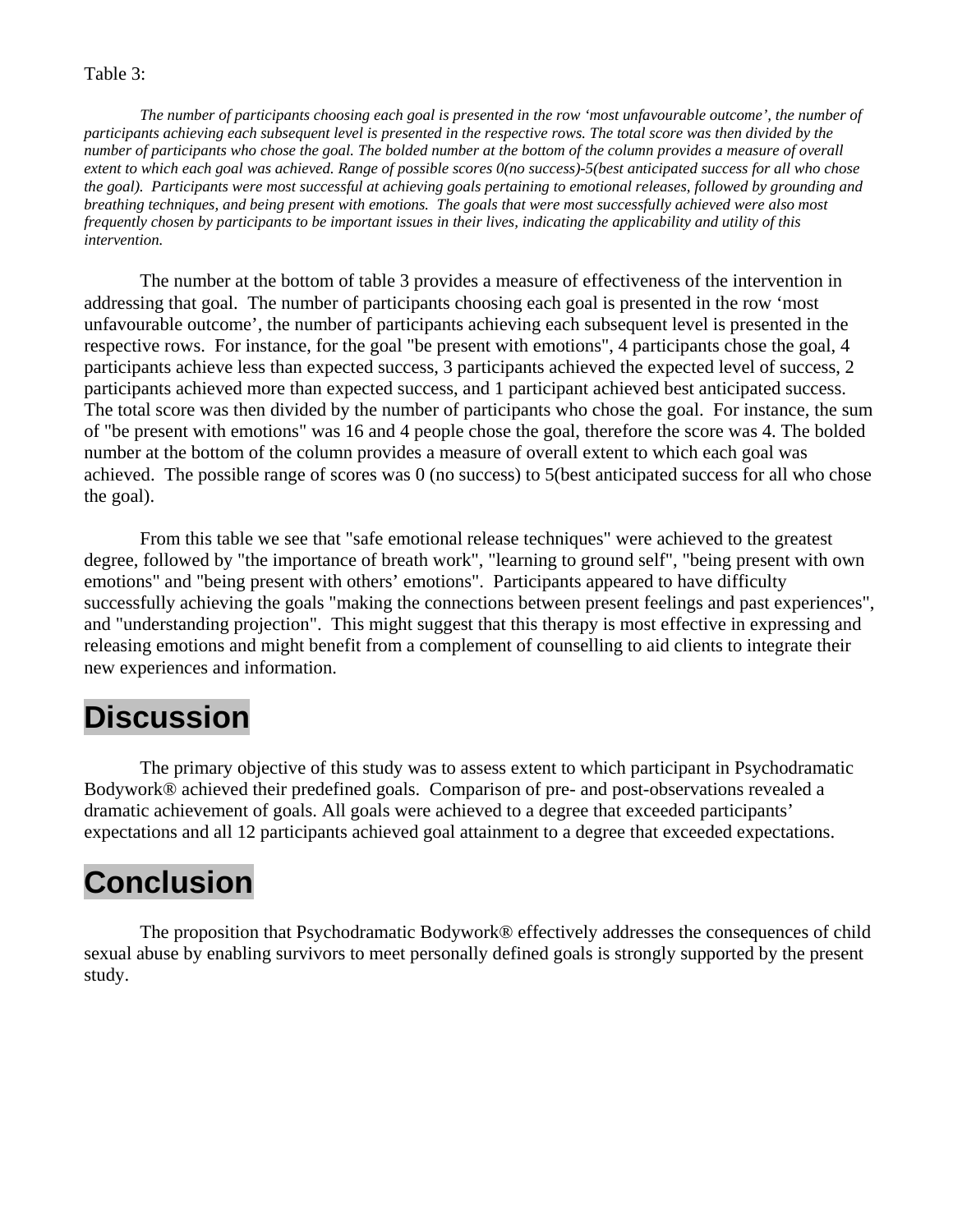## **References**

 Kiresuk, J., & Sherman, R. (1968). Goal Attainment Scaling: A general method for evaluating comprehensive community mental health programs. Community Mental Health Journal, 4(6), 443-453.

 MacKay, G., Somerfille, W., & Lundie, J. (1996). Reflections on goal attainment scaling: cautionary notes and proposals for development. Educational Research 38(2), 161-172.

# **Appendix A**

**Goals of Psychodramatic Bodywork® as developed by the Facilitators and the evaluator** 

- **1) to learn safe emotional release technique in anger;**
- **2) to learn safe emotional release technique in sadness;**
- **3) to learn safe emotional release technique in fear;**
- **4) to learn the importance of breath work;**
- **5) to learn how to ground yourself**
- **6) to understand doubling;**
- **7) to be able to be present with your emotions;**
- **8) to be able to be present with others' emotions;**
- **9) to understand transference;**
- **10) to learn to manage triggering situations;**
- **11) to recognize your own emotions;**
- **12) to learn what body parts are related to which emotions;**
- **13) to understand projection;**
- **14) to understand the relationship between past experiences and present emotions.**

#### **Goals**

 Items 1, 2, and 3 (release of anger, sadness, and fear) are components of the bodywork portion of Psychodramatic Bodywork. These releases provide and teach safe and healthy ways of releasing intense emotions. A padded tackle dummy and a tumble mat are the props utilized for the safety of the women. Often intense emotions arise from the psychodrama portion of the intervention and these emotions are then released and not left to fester within the woman.

 Goal 4 (breathwork) is important because individuals rarely breathe deeply and during intense emotions or situations individuals often forget to breath or hold their breaths. This can result in feeling dizzy and makes it much more difficult to remain present and not to dissociate.

 Goal 5 (grounding) focuses on learning to ground oneself. Being ungrounded is associated with dissociation and often occurs in the presence of intense emotions or stimulus. This technique is commonly used among survivors as a survival technique, is difficult to unlearn, and can impede progress if one is continually dissociating. Becoming grounded again brings the individual back into reality and into the moment.

 Goals 6, 9, and 13 (understanding doubling, transference, and projection) can be achieved on a cognitive level. Doubling involves sensing and experiencing another's emotions or bodily sensations. This can be negative or positive. When an individual comes into another's energy field, they take on